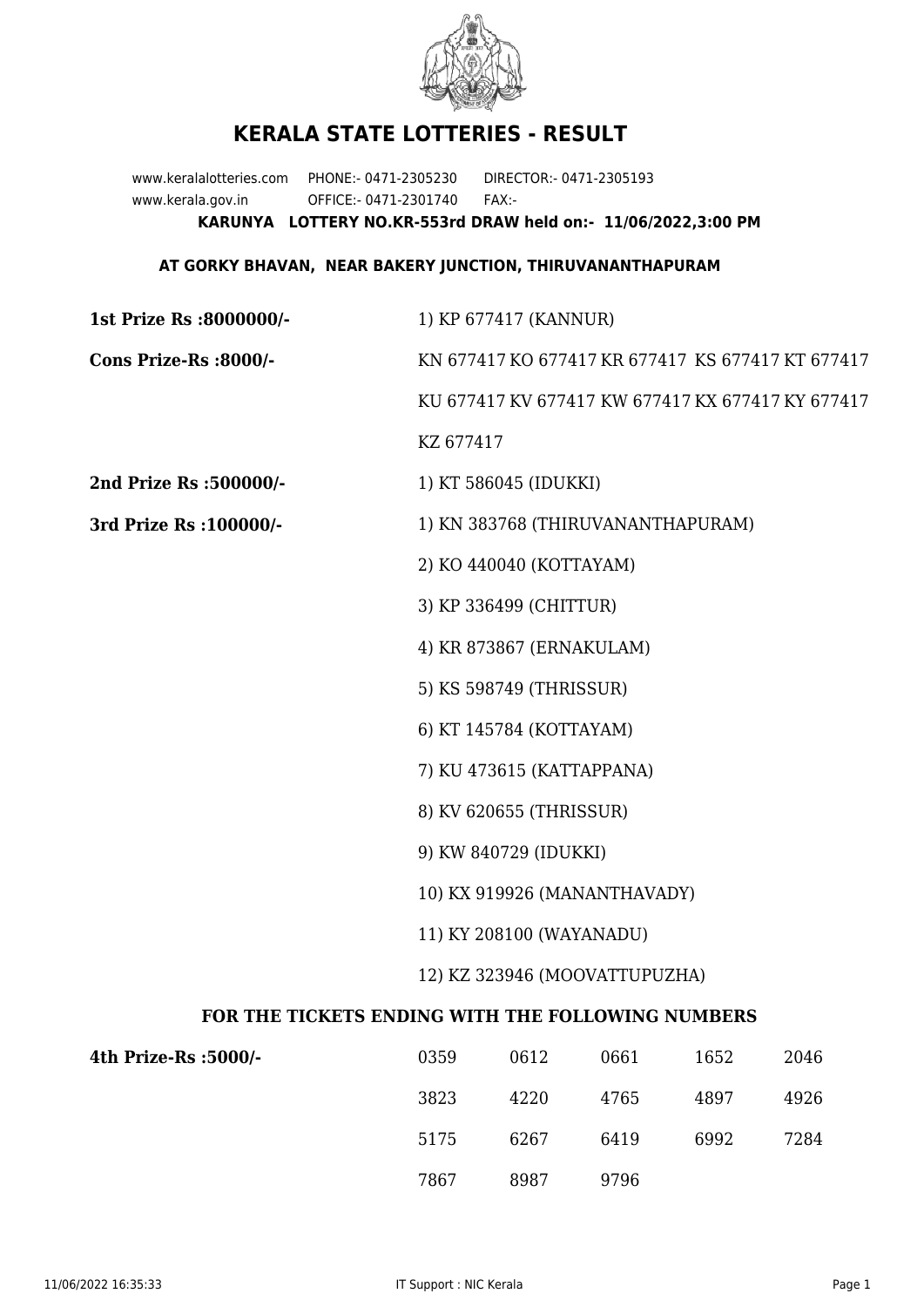| 5th Prize-Rs : 2000/- | 0845 | 1268 | 2206 | 3516 | 4837 |
|-----------------------|------|------|------|------|------|
|                       | 6850 | 6853 | 7740 | 7823 | 8350 |
| 6th Prize-Rs : 1000/- | 2377 | 2950 | 3872 | 4511 | 5118 |
|                       | 5982 | 6007 | 6098 | 6715 | 8817 |
|                       | 8970 | 9371 | 9496 | 9993 |      |
| 7th Prize-Rs :500/-   | 0126 | 0238 | 0276 | 0524 | 0802 |
|                       | 0815 | 1161 | 1314 | 1664 | 1671 |
|                       | 1920 | 2159 | 2205 | 2352 | 2400 |
|                       | 2602 | 2987 | 3074 | 3079 | 3143 |
|                       | 3541 | 3562 | 3583 | 3727 | 3858 |
|                       | 4310 | 4337 | 4406 | 4424 | 4602 |
|                       | 4624 | 4633 | 4967 | 5123 | 5205 |
|                       | 5374 | 5544 | 5683 | 5686 | 5763 |
|                       | 5821 | 6011 | 6021 | 6184 | 6407 |
|                       | 6570 | 6713 | 6815 | 6862 | 7008 |
|                       | 7123 | 7286 | 7318 | 7426 | 7504 |
|                       | 7772 | 7803 | 7831 | 7940 | 8033 |
|                       | 8059 | 8201 | 8283 | 8366 | 8490 |
|                       | 8545 | 8555 | 8692 | 8793 | 8889 |
|                       | 9032 | 9221 | 9342 | 9426 | 9477 |
|                       | 9519 | 9577 | 9610 | 9625 | 9893 |
| 8th Prize-Rs : 100/-  | 0471 | 0596 | 0628 | 0899 | 1071 |
|                       | 1119 | 1186 | 1207 | 1228 | 1264 |
|                       | 1276 | 1515 | 1537 | 1596 | 1856 |
|                       | 1936 | 2136 | 2174 | 2241 | 2396 |
|                       | 2458 | 2466 | 2501 | 2547 | 2549 |
|                       | 2567 | 2642 | 2702 | 2813 | 2957 |
|                       | 3008 | 3025 | 3065 | 3082 | 3153 |
|                       | 3416 | 3436 | 3472 | 3592 | 3634 |